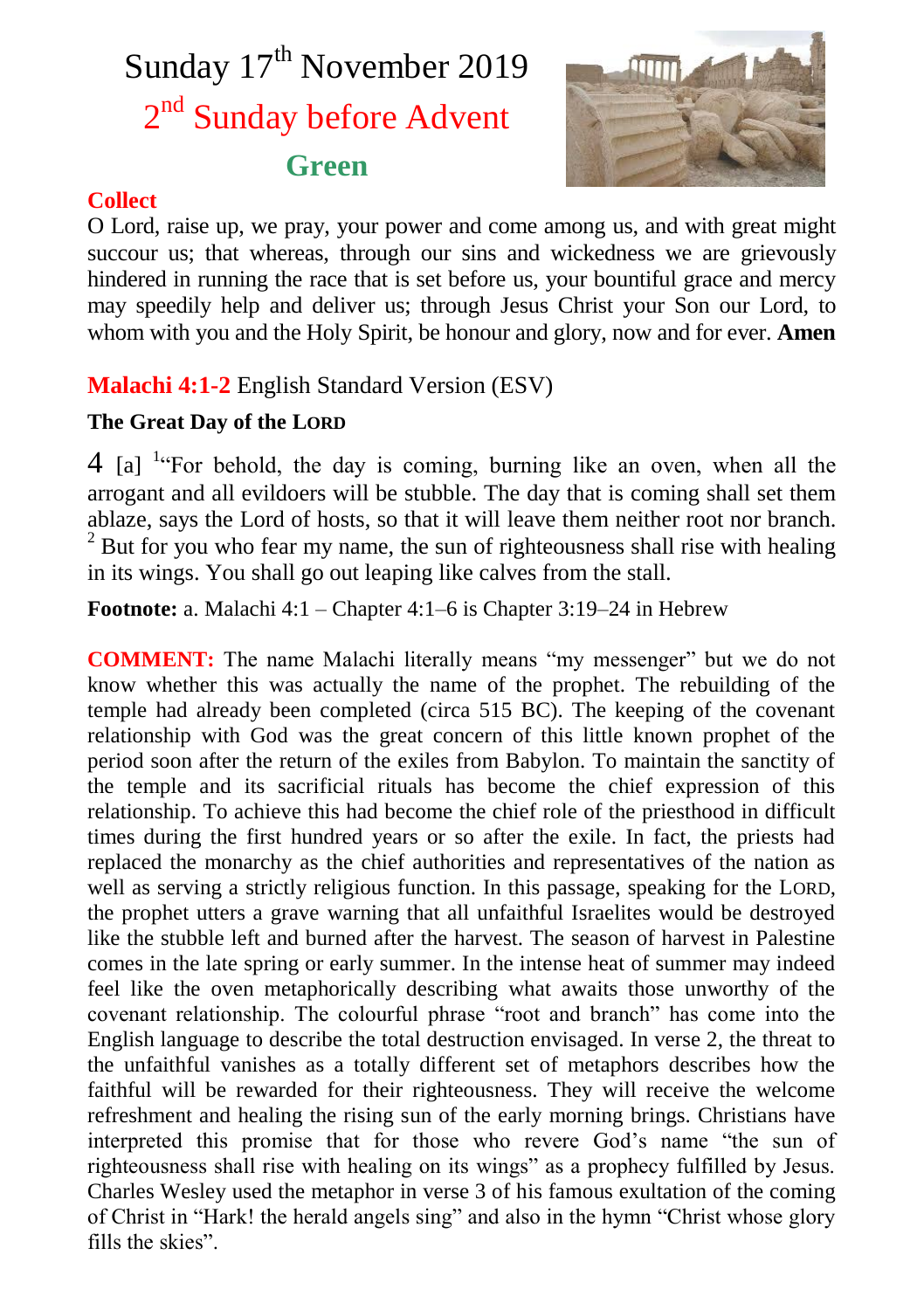## **Luke 21:5-19** English Standard Version (ESV)

## **Destruction of the Temple**

 $<sup>5</sup>$  And while some were speaking of the temple, how it was adorned with noble</sup> stones and offerings, he said,  $6.48$  for these things that you see, the days will come when there will not be left here one stone upon another that will not be thrown down." <sup>7</sup> And they asked him, "Teacher, when will these things be, and what will be the sign when these things are about to take place?" <sup>8</sup> And he said, "See that you are not led astray. For many will come in my name, saying, 'I am he!' and, 'The time is at hand!' Do not go after them. <sup>9</sup> And when you hear of wars and tumults, do not be terrified, for these things must first take place, but the end will not be at once."

## **Jesus Foretells Wars and Persecution**

 $10$  Then he said to them, "Nation will rise against nation, and kingdom against kingdom. <sup>11</sup> There will be great earthquakes, and in various places famines and pestilences. And there will be terrors and great signs from heaven. <sup>12</sup> But before all this they will lay their hands on you and persecute you, delivering you up to the synagogues and prisons, and you will be brought before kings and governors for my name's sake.  $^{13}$  This will be your opportunity to bear witness.  $^{14}$  Settle it therefore in your minds not to meditate beforehand how to answer, <sup>15</sup> for I will give you a mouth and wisdom, which none of your adversaries will be able to withstand or contradict. <sup>16</sup> You will be delivered up even by parents and brothers<sup>[a]</sup> and relatives and friends, and some of you they will put to death.  $17$  You will be hated by all for my name's sake.  $18$  But not a hair of your head will perish. <sup>19</sup> By your endurance you will gain your lives.

**Footnote:** a. or *parents and brothers and sisters*.

**COMMENT:** Long before Jesus' ministry, a rich eschatological (= the advent of God's new age at the end of time) tradition existed in Judaism. The apostolic church took over this tradition and reinterpreted it as being fulfilled in the messianic age Jesus inaugurated. After the destruction of the temple in Jerusalem about 40 years after the Resurrection, Mark expressed this tradition in words of prophecy ostensibly spoken by Jesus himself (Mark 13). Parts of this passage in Luke 21 had their source in Mark's gospel; other parts came from Luke's own sources. Verses 5-11 and 16-17 belong to Mark, while 12-15 and 18-19 are material only found in Luke. The two are so cleverly fused as to be almost indistinguishable. In Luke Jesus predicts the persecutions which his disciples would encounter, even to betrayal by members of their own families. This may well have been happening in Luke's own day. Jesus had also promised that they would be given the words with which to defend themselves before their persecutors (cf. Acts 4:8ff). Despite this, they would not be harmed (verse 18). There were of course exceptions, and some disciples were called to lose their lives - for example Stephen's martyrdom (Acts 7:54ff) and he also recorded that James the Apostle had been executed by Herod Agrippa (Acts 12:2). The call for some to be ready to lose their lives had already been noted by Luke; Chapter 9:24 and Chapter 17:33. The purpose of this message of Jesus was to warn of judgment to come and to encourage the faithful that come what may; God is still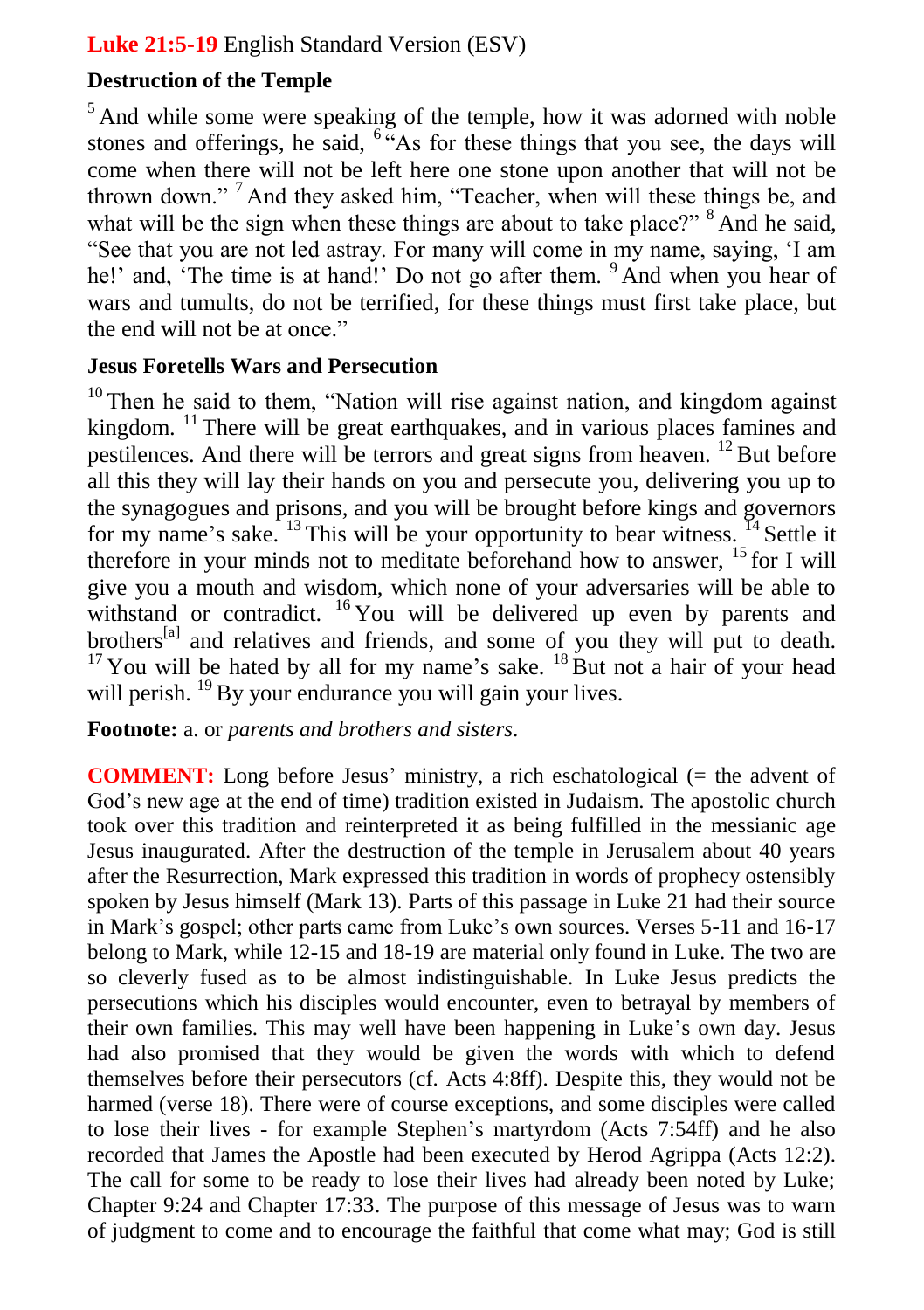in control of historical events. Instead of predicting what would inevitably happen in coming troubles and persecutions, he was warning that things would get worse before they got better. As with the life, death and resurrection of Jesus, God has a purpose in which all events of human time and place are being gathered up. In the end God's reign will come to pass as God determined from the beginning. In the coming of Jesus as a human being into the world where human history takes place, God has inaugurated this reign of sovereign love. The Spirit of God is now at work within human beings and all their myriad relationships, good and bad, to bring about what God ultimately intends for creation. Human history is still unfinished business, but it also is the place where God is at work. The full consummation of God's purpose is yet to come. Eschatology attempts to describe what this consummation will be like. What can be taken as true in all of this is that God reigns. We live in God's world, the God who came in Jesus and is coming to complete God's historical purpose of reconciling all creation to God's eternal love.

#### **Psalm 98** *Cantate Domino* Grail Psalter

#### R **The Lord comes to rule the peoples with fairness.**

1 *A Psalm.* Sing a new song to the Lord for he has worked wonders. His right and hand his holy arm have brought salvation.  $\mathbf{R}^{\prime}$ 

 $2^2$  The Lord has made know his salvation: has shown his justice to the nations.  $3$  He has remembered his truth and love for the house of Israel.  $\mathbb{R}^r$ 

All the ends of the earth have seen the salvation of our God. <sup>4</sup> Shout to the Lord, all the earth, ring out your joy.  $\mathbb{R}^7$ 

<sup>5</sup> Sing psalms to the Lord with the harp with the sound of music. <sup>6</sup> With trumpets and the sound of the horn acclaim the King, the Lord.  $\mathbb{R}^7$ 

 $<sup>7</sup>$  Let the sea and all within it, thunder:</sup> the world, and all its peoples. <sup>8</sup> Let the rivers clap their hands and the hills ring out their joy.  $\mathbb{R}^7$ 

<sup>9</sup> at the presence of the Lord: for he comes, he comes to rule the earth. He will rule the world with justice and the peoples with fairness.  $\mathbf{R}^{\prime}$